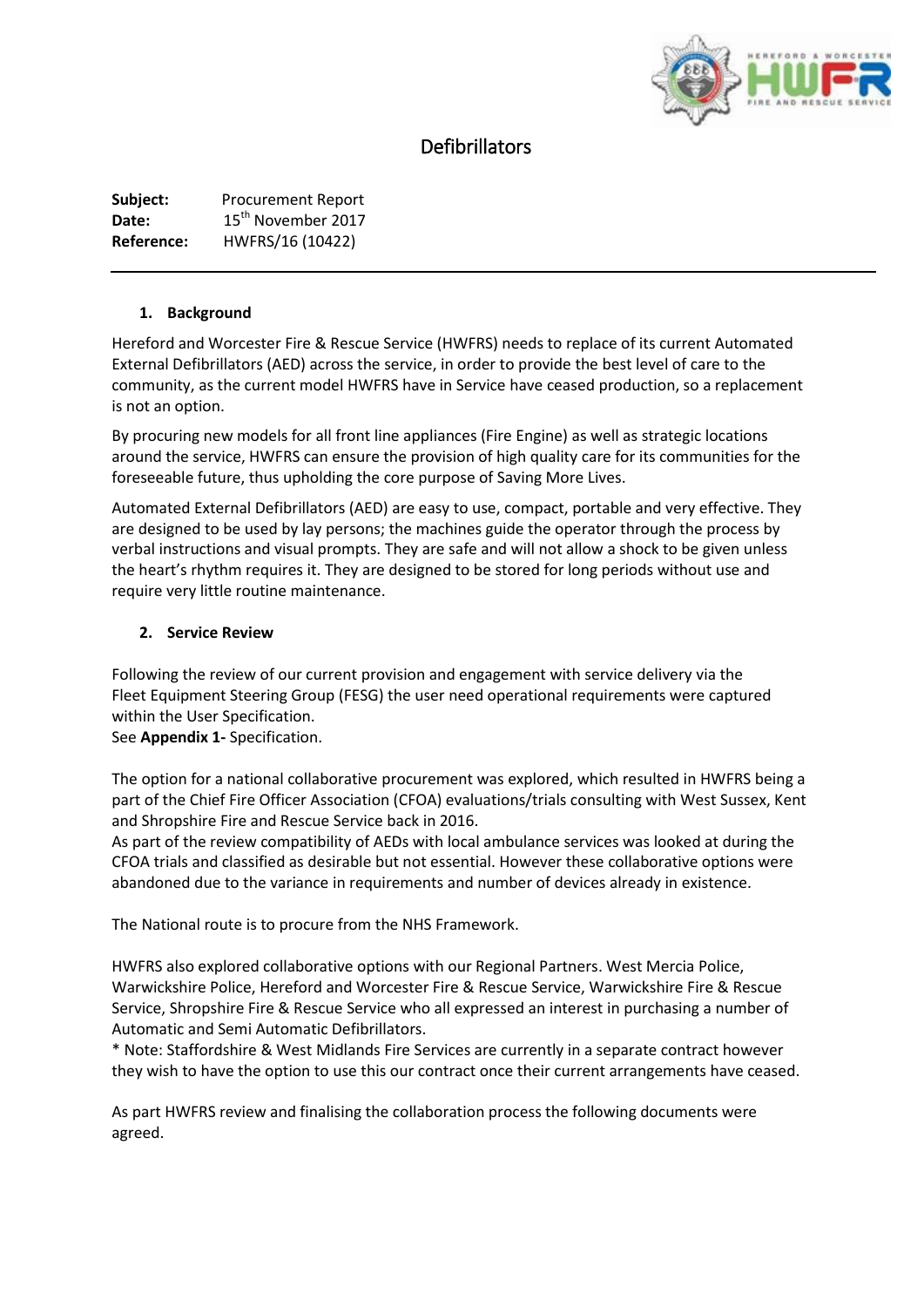## Finalising of Tender Documents

1. Quotation, Specification, Pricing Schedule- **Appendix 2**

The specification was agreed by the Equipment Project Officer for HWFRS and West Mercia- Supplies Business Manager and included the following headings:-

- Financial (40%)
- Non Financial (60%)- Trailed by HWFRS Red, Green and White Watch

## **1. Voice Prompt**

- The voice prompts were clear and concise and assisted when bringing the unit into use during rapid response
- The aural prompts could be clearly seen and hear in noisy environments

## **2. Usability**

- The AED was simple and uncomplicated in use
- The visual prompts could be clearly seen and hear in poor lighting

## **3. Durability**

-The AED unit was solid and robust and has the ability to withstand Fire Service wear and tear -The pads are strong durable and easy to replace

## **4. Product Quality**

-The AED is of appropriate size and weight to be added to an existing/future trauma pack design -The visual daily test indicator was visible when checking for operational preparedness

#### **5. Product Advantages**

-The unit provides CPR feedback on your performance during use

-The AED pads have clear visual indicators showing pad replacement date

The Specification was split in to two Lots.

The Authority requires a one off purchase of the following from Lot 1:-

- 57 Defibrillators (+ Training Defibrillators)
- 10 Replacement Pads
- 3 Cabinets
- 54 Carry Cases

#### **3. Procurement**

The Tender for Defibrillators was advertised on 25<sup>th</sup> July 2017, with a closing date for applications on 28<sup>th</sup> August 2017.

This was undertaken as a mini competition/quotation through the NHS Supply Chain Framework-External Defibrillation Devices, Related Equipment and Associated Accessories, run by The Police and Crime Commissioners for Warwickshire and West Mercia.

NHS Supply Chain Framework- External Defibrillation Devices, Related Equipment and Associated

- Aero Healthcare Ltd
- Amazon Medical Limited
- BCAS Biomedical Services Ltd
- Cardiac Services Ltd
- Cardiologic Ltd
- Laerdal Medical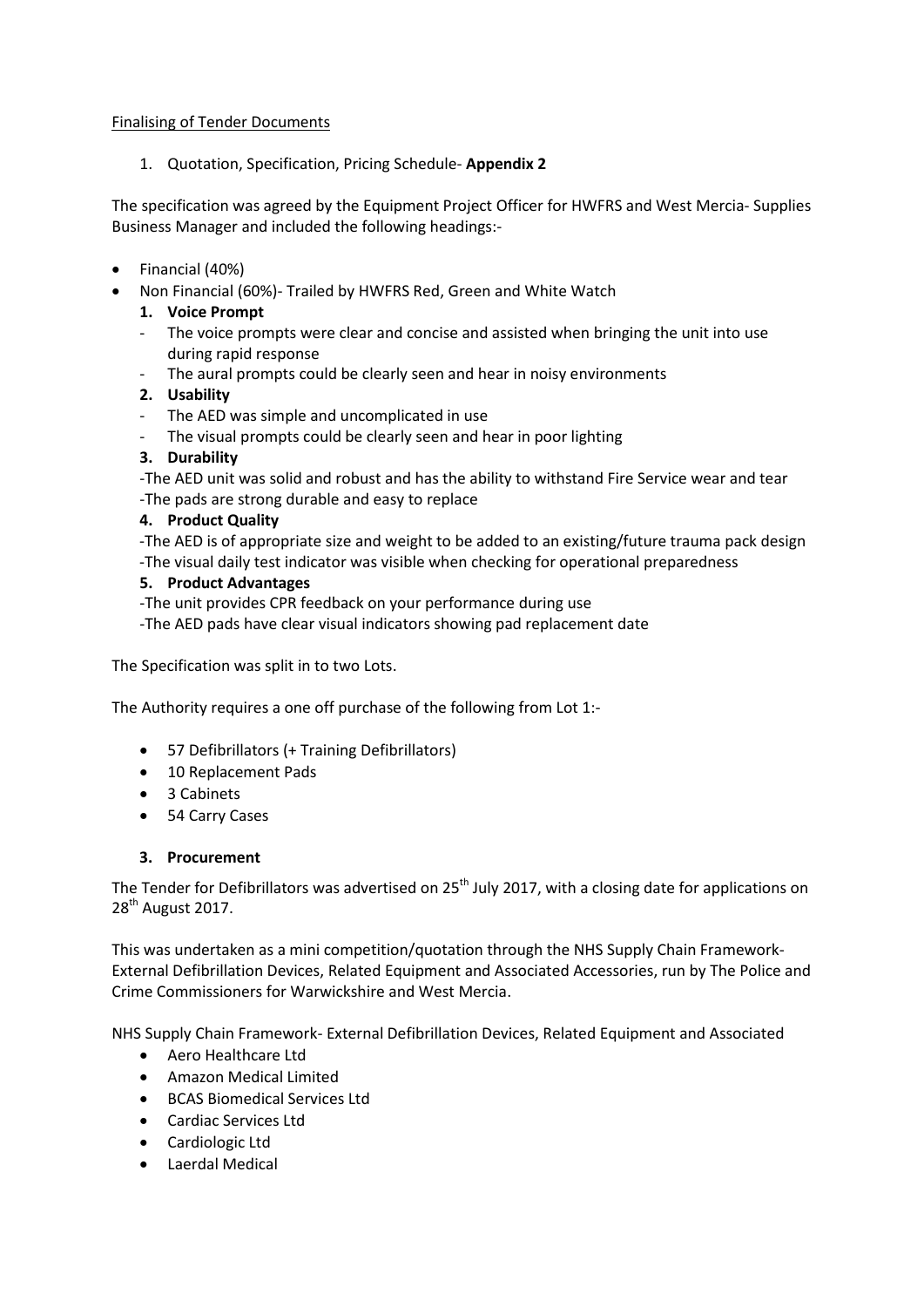- Martek Medical
- Medacx Limited
- Mindray UK Ltd
- Nihon Kohden UK Ltd
- Ortus Technology Ltd
- Physio Control UK Sales Ltd
- Reliance Medical
- WEL Midical
- Zoll Medical

# **4. Evaluation Stage**

## Evaluation Stages

- Stage 1- Evaluated Price (40%)
- Stage 2- Non Financial (60%)
- Stage 3- No amplification/clarification requested

Evaluation questions were based on the following overarching criteria and weighted scores:

|               | <b>Award Criteria</b>     | <b>Weightings</b> |
|---------------|---------------------------|-------------------|
| Price         |                           | 40%               |
| Non Financial |                           |                   |
|               | 1. Voice Prompt           |                   |
| 2.            | Usability                 | 60%               |
| 3.            | Durability                |                   |
|               | 4. Product Quality        |                   |
| 5.            | <b>Product Advantages</b> |                   |

Only 6 bids were received from the suppliers listed below.

# Suppliers Lot 1

- Aero Healthcare Ltd
- Amazon Medical Limited
- Martek Medical
- Reliance Medical
- WEL Midical
- Zoll Medical

# **Stage 1- Price (40%)**

A full cost evaluation was carried out on the suppliers returned pricing schedules based on HWFRS requirements.

- 57 Defibrillators (+ Training Defibrillators)
- 10 Replacement Pads
- 3 Cabinets
- 54 Carry Cases

Two suppliers were rejected at this stage due to the costs submitted were considerably higher than all the other bids and even the highest non-financial score would not have brought it to an equivalent level so were not evaluated any further, please see table below for full scoring and supplier.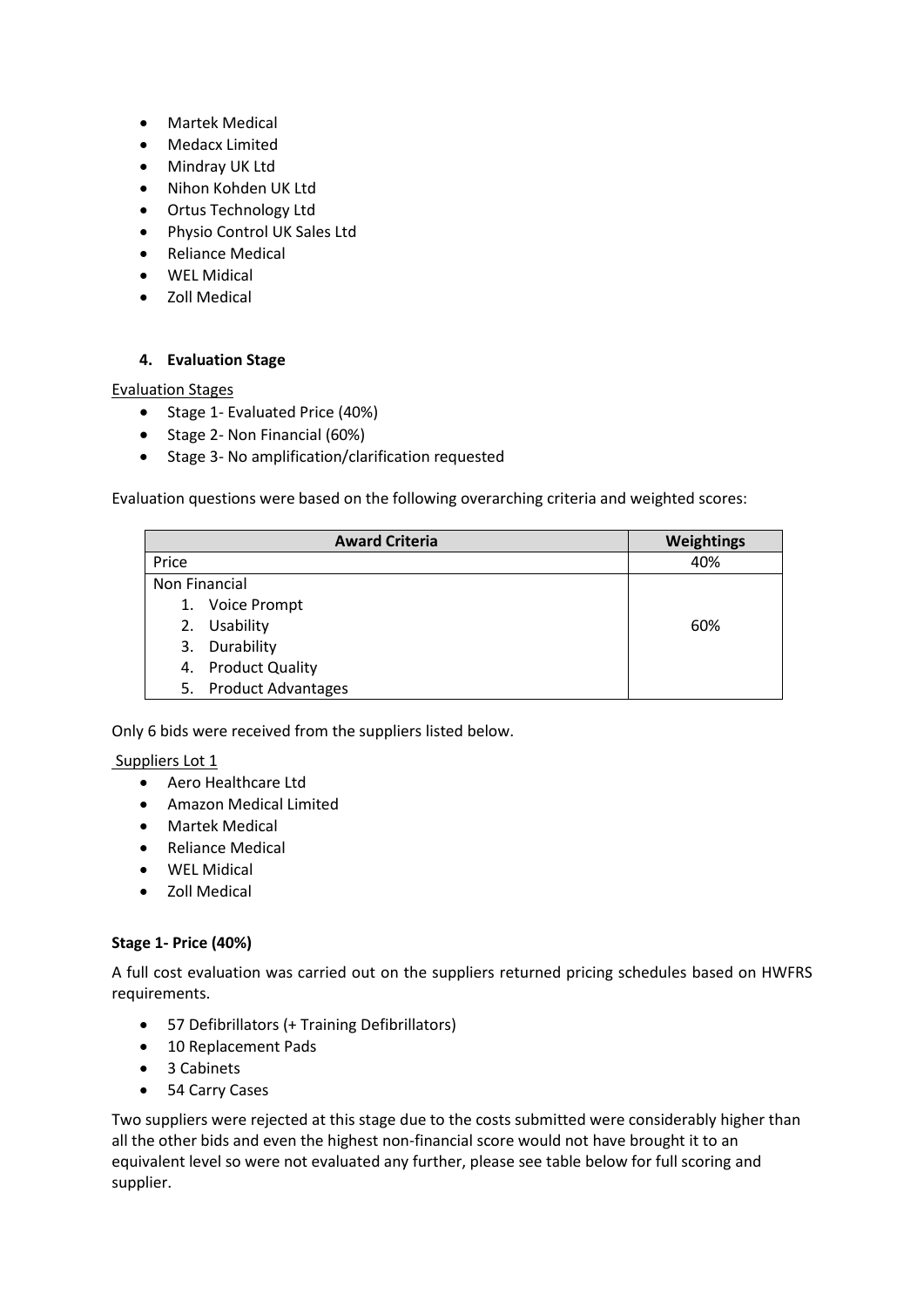## **Stage 2- Non Financial (60%)**

The suppliers tenders submissions were reviewed against the above criteria and specification (**Appendix 2**) with the evaluation panel consisting of Equipment Project Officer for HWFRS, Procurement and Contracts Manager for HWFRS and West Mercia- Supplies Business Manager representatives, agreeing, through consensus, an overall score for each question.

| <b>Question</b>           | Aero<br><b>Healthcare</b> | Welmed | Amazon | <b>Reliance</b> | Zoll<br><b>Medical</b> | Reliance<br><b>Medical</b> |
|---------------------------|---------------------------|--------|--------|-----------------|------------------------|----------------------------|
| Price 40%                 | 40%                       | 30.33% | 28.63% | 37.40%          | $0\%$ <sup>*</sup>     | $0\%*$                     |
| Financial<br>Non<br>(60%) | 26.80%                    | 47.60% | 33.60% | 38.00%          |                        |                            |
| <b>Total score</b>        | 66.80%                    | 77.93% | 62.23% | 75.40%          | 0%                     | 0%                         |

The below table summaries the weighted scores achieved by each of the suppliers

\*Submission that scored 0 in total for any category are considered to be below an acceptable level and are likely to be rejected. On this occasion the Cost came above the £50,000 budget level.

## 5. Recommended Decision

WEL Medical LTD (iPAD) are appointed for the purchase of Defibrillators and Associated Products.

Contract Value would be £41,143.79 based on a one off purchase.

- 57 Defibrillators (+ Training Defibrillators)
- 10 Replacement Pads
- 3 Cabinets
- 54 Carry Cases

#### **6. Savings Achieved**

HWFRS benefited from using the NHS Framework as it is: quick and easy to use, no sign up fee, quantity price breaks available.

Through the collaborative procurement exercise HWFRS qualified for the quantity price breaks offered, resulting in a saving of £2,139.21 based on the 57 units purchased.

The Authority also made non cashable savings due to West Mercia Police running the tender exercise and using the NHS Supply Framework and not having to run a full tender process. (Approx cost; own procurement cost process estimated at 10 days worth of effort at £150 per day. Use of framework resulted in 4 days at £150 per day therefore a 'non cashable' savings of £900 can be demonstrated (saved 6 days at £150 per day= £900)

# **7. Full Audit trail (including Specification/Scoring matrix)**

[http://sharepoint1/sites/Procurement/Contracts/OperationalEquipment/HWFRS16%20Defibrilla](http://sharepoint1/sites/Procurement/Contracts/OperationalEquipment/HWFRS16%20Defibrillators/Forms/AllItems.aspx) [tors/Forms/AllItems.aspx](http://sharepoint1/sites/Procurement/Contracts/OperationalEquipment/HWFRS16%20Defibrillators/Forms/AllItems.aspx)

**Appendix 1-** Specification